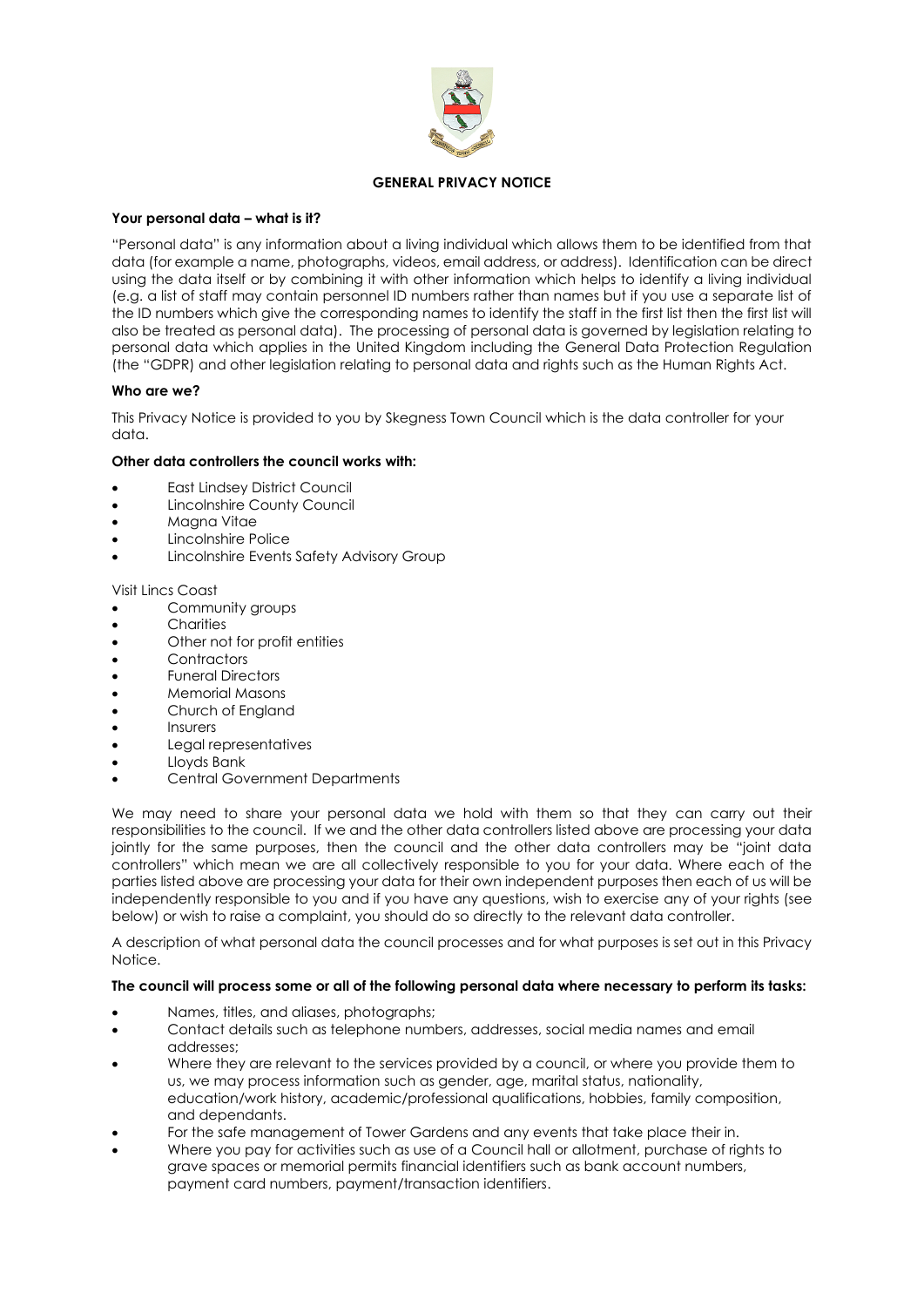• The personal data we process may include sensitive or other special categories of personal data such as racial or ethnic origin, mental and physical health, details of disabilities or injuries, medication/treatment received, political beliefs.

# **How we use sensitive personal data**

- We may process sensitive personal data including, as appropriate
	- your racial or ethnic origin or religious or similar information in order to monitor compliance with equal opportunities legislation and respect religious beliefs in the cemetery;
	- in order to comply with legal requirements and obligations to third parties.
	- to make relevant adjustments in the case of disability or family dependencies
- These types of data are described in the GDPR as "Special categories of data" and require higher levels of protection. We need to have further justification for collecting, storing and using this type of personal data.
- We may process special categories of personal data in the following circumstances:
	- In limited circumstances, with your explicit written consent.
	- Where we need to carry out our legal obligations.
	- Where it is needed in the public interest.
- Less commonly, we may process this type of personal data where it is needed in relation to legal claims or where it is needed to protect your interests (or someone else's interests) and you are not capable of giving your consent, or where you have already made the information public.

# **Do we need your consent to process your sensitive personal data?**

• In limited circumstances, we may approach you for your written consent to allow us to process certain sensitive personal data. If we do so, we will provide you with full details of the personal data that we would like and the reason we need it, so that you can carefully consider whether you wish to consent.

## **The council will comply with data protection law. This says that the personal data we hold about you must be:**

- Used lawfully, fairly and in a transparent way.
- Collected only for valid purposes that we have clearly explained to you and not used in any way that is incompatible with those purposes.
- Relevant to the purposes we have told you about and limited only to those purposes.
- Accurate and kept up to date.
- Kept only as long as necessary for the purposes we have told you about.
- Kept and destroyed securely including ensuring that appropriate technical and security measures are in place to protect your personal data to protect personal data from loss, misuse, unauthorised access and disclosure.

## **We use your personal data for some or all of the following purposes:**

- To deliver public services including to understand your needs to provide the services that you request and to understand what we can do for you and inform you of other relevant services;
- To confirm your identity to provide some services;
- To contact you by post, email, telephone or using social media (e.g., Facebook, Twitter, WhatsApp);
- To help us to build up a picture of how we are performing:
- To prevent and detect fraud and corruption in the use of public funds and where necessary for the law enforcement functions;
- To enable us to meet all legal and statutory obligations and powers including any delegated functions;
- To carry out comprehensive safeguarding procedures (including due diligence and complaints handling) in accordance with best safeguarding practice from time to time with the aim of ensuring that all children and adults-at-risk are provided with safe environments and generally as necessary to protect individuals from harm or injury;
- To promote the interests of the council:
- To maintain our own accounts and records;
- To seek your views, opinions or comments;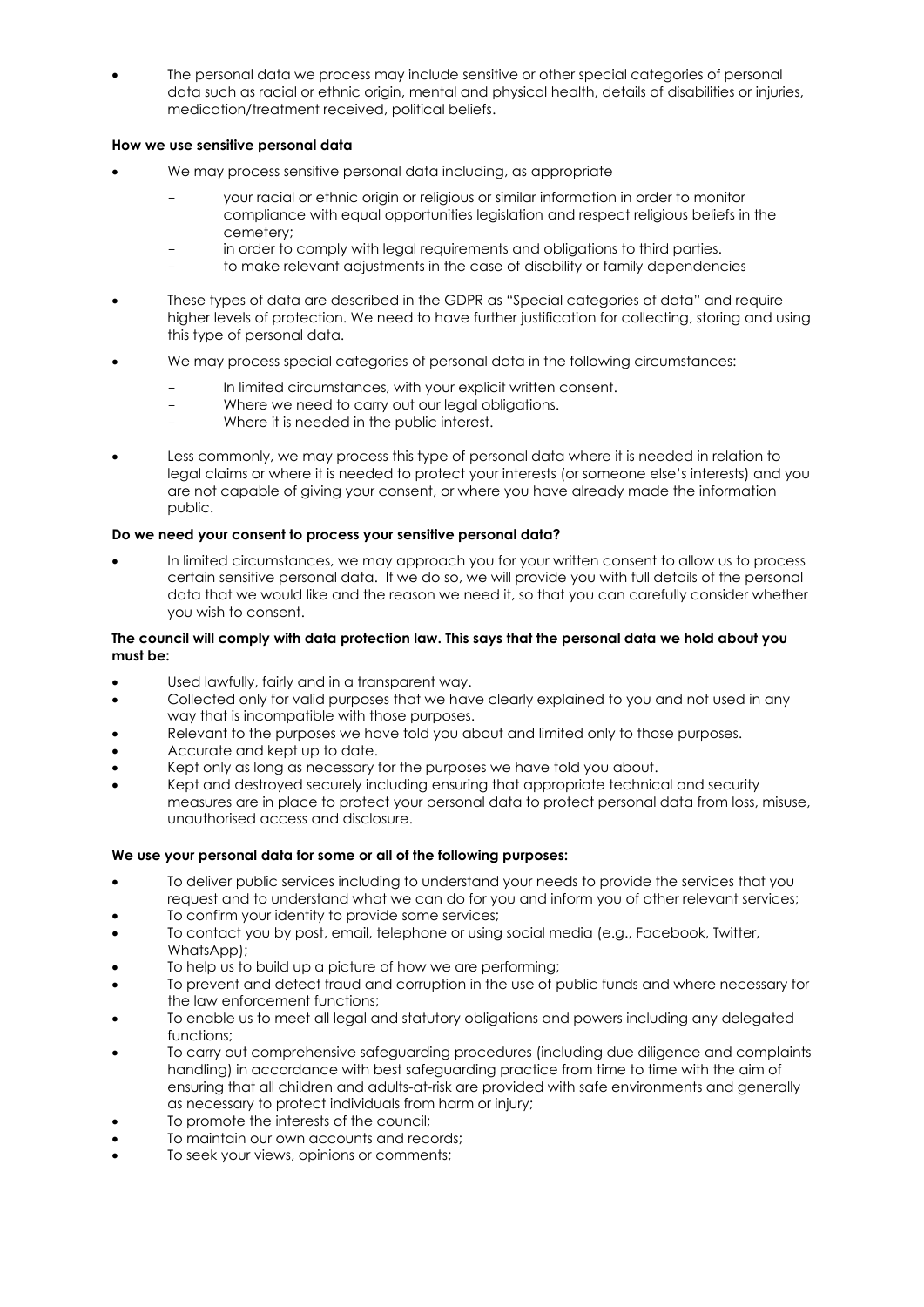- To notify you of changes to our facilities, services, events and staff, councillors and other role holders;
- To send you communications which you have requested and that may be of interest to you. These may include information about consul, appeals, other new projects or initiatives;
- To process relevant financial transactions including grants and payments for goods and services supplied to the council
- To deliver safe events in Tower Gardens
- To allow the statistical analysis of data so we can plan the provision of services. Our processing may also include the use of CCTV systems for the prevention and prosecution of crime.

## **What is the legal basis for processing your personal data?**

The council is a public authority and has certain powers and obligations. Most of your personal data is processed for compliance with a legal obligation which includes the discharge of the council's statutory functions and powers. Sometimes when exercising these powers or duties it is necessary to process personal data of residents or people using the council's services. We will always take into account your interests and rights. This Privacy Notice sets out your rights and the council's obligations to you.

We may process personal data if it is necessary for the performance of a contract with you, or to take steps to enter into a contract. An example of this would be processing your data in connection with purchasing a grave space, or the acceptance of an allotment garden tenancy

Sometimes the use of your personal data requires your consent. We will first obtain your consent to that use.

# **Sharing your personal data**

This section provides information about the third parties with whom the council may share your personal data. These third parties have an obligation to put in place appropriate security measures and will be responsible to you directly for the manner in which they process and protect your personal data. It is likely that we will need to share your data with some or all of the following (but only where necessary):

- The data controllers listed above under the heading "Other data controllers the council works with";
- Our agents, suppliers and contractors. For example, we may ask a commercial provider to publish or distribute newsletters on our behalf, or to maintain our database software;
- On occasion, other local authorities or not for profit bodies with which we are carrying out joint ventures e.g. in relation to facilities or events for the community.

## **How long do we keep your personal data?**

We will keep some records permanently if we are legally required to do so. We may keep some other records for an extended period of time. For example, it is currently best practice to keep financial records for a minimum period of 8 years to support HMRC audits or provide tax information. We may have legal obligations to retain some data in connection with our statutory obligations as a public authority. The council is permitted to retain data in order to defend or pursue claims. In some cases, the law imposes a time limit for such claims (for example 3 years for personal injury claims or 6 years for contract claims). We will retain some personal data for this purpose as long as we believe it is necessary to be able to defend or pursue a claim. In general, we will endeavour to keep data only for as long as we need it. This means that we will delete it when it is no longer needed.

## **Your rights and your personal data**

You have the following rights with respect to your personal data:

When exercising any of the rights listed below, in order to process your request, we may need to verify your identity for your security. In such cases we will need you to respond with proof of your identity before you can exercise these rights.

## *1) The right to access personal data we hold on you*

At any point you can contact us to request the personal data we hold on you as well as why we have that personal data, who has access to the personal data and where we obtained the personal data from. Once we have received your request we will respond within one month. There are no fees or charges for the first request but additional requests for the same personal data or requests which are manifestly unfounded or excessive may be subject to an administrative fee.

# *2) The right to correct and update the personal data we hold on you*